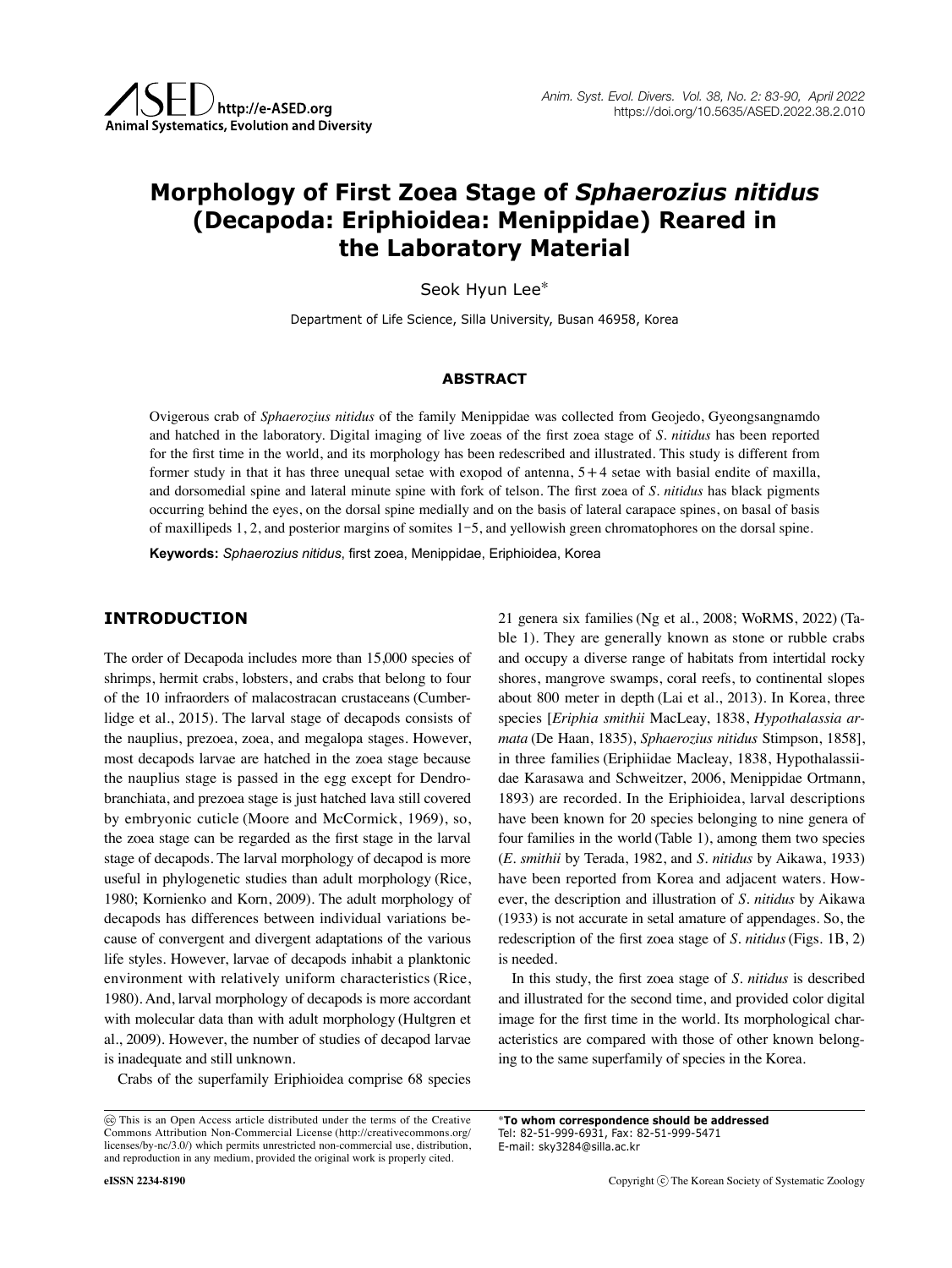| Z1-4, M: Lumare and Gozzo (1972)<br>Z1-4, M: Aidaroos et al. (2014)<br>Z1, 2, M: Saba et al. (1978b)<br>Z1-4, M: Saba et al. (1978a)<br>Z1: Clark and Paula (2003)<br>Z1: Clark and Paula (2003)<br>Z1: Clark and Paula (2003)<br>Z1-4, M: Fransozo (1987)<br>Z1-5, M: Kurata (1970)<br>Z1-5, M: Scotto (1979)<br>Z1-5, M: Kakati (1977)<br>M: Martin et al. (1988)<br>Z1-4: Terada (1982)<br>Z1: Aikawa (1933)<br>Z1: Hyman (1925)<br>Z1: Ko (2005)<br>norfolcensis (Grant and McCulloch, 1907)<br>seafdeci Takeda and Ananpongsuk, 1991<br>hirtipes (Jacquinot and Lucas, 1853)<br>adina AB Williams and Felder, 1986<br>granulosa A. Milne-Edwards, 1880<br>frontalis (H. Milne Edwards, 1834)<br>convexus A. Milne-Edwards, 1867<br>vinosus (H. Milne Edwards, 1834)<br>sebana (Shaw and Nodder, 1803)<br>corrosus A. Milne-Edwards, 1873<br>frontalis A. Milne-Edwards, 1879<br>acerba Koh and PKL Ng, 2000<br>margaritatus Stebbing, 1920<br>ferox Koh and PKL Ng, 2008<br>gonagra (JC Fabricius, 1781)<br>rumphii (JC Fabricius, 1798)<br>scaber (JC Fabricius, 1798)<br>squamata Stimpson, 1859<br>fornasinii (Bianconi, 1851)<br>nodifrons Stimpson, 1859<br>philippinensis Ward, 1941<br>verrucosa (Forskål, 1775)<br>hispida (Stimpson, 1860)<br>armata (De Haan, 1835)<br>nitidus Stimpson, 1858<br>obtusa Stimpson, 1859<br>mercenaria (Say, 1818)<br>hardwickii (Gray, 1831)<br>dentatus (White, 1848)<br>smithii MacLeay, 1838<br>scabricula Dana, 1852<br>anomalus Balss, 1935<br>palmeri (Garth, 1986)<br>kusei (T. Sakai, 1938)<br>A. Milne-Edwards, 1867<br>Bountiana Davie and PKL. Ng, 2000<br>Garthopilumnus Števčić, 2011<br>Hilgendorf, 1879<br>Stimpson, 1858<br>Hypothalassia Gistel, 1848<br>Epixanthoides Balss, 1935<br>Dairoides Stebbing, 1920<br>Eriphides Rathbun, 1897<br>Haan, 1833<br>leller, 1860<br>Baptozius Alcock, 1898<br>Eriphia Latreille, 1817<br>Ruppellioides<br>Myomenippe<br>Epixanthus H<br>Menippe De<br>Sphaerozius<br>Hypothalassiidae Karasawa and<br>Menippidae Ortmann, 1893<br>Dairoididae Števčić, 2005<br>Eriphiidae MacLeay, 1838<br>Oziidae Dana, 1851<br>Schweitzer, 2006 | Family | Genus | Species | Larval stages and Sources |
|-----------------------------------------------------------------------------------------------------------------------------------------------------------------------------------------------------------------------------------------------------------------------------------------------------------------------------------------------------------------------------------------------------------------------------------------------------------------------------------------------------------------------------------------------------------------------------------------------------------------------------------------------------------------------------------------------------------------------------------------------------------------------------------------------------------------------------------------------------------------------------------------------------------------------------------------------------------------------------------------------------------------------------------------------------------------------------------------------------------------------------------------------------------------------------------------------------------------------------------------------------------------------------------------------------------------------------------------------------------------------------------------------------------------------------------------------------------------------------------------------------------------------------------------------------------------------------------------------------------------------------------------------------------------------------------------------------------------------------------------------------------------------------------------------------------------------------------------------------------------------------------------------------------------------------------------------------------------------------------------------------------------------------------------------------------------------------------------------------------------------------------------|--------|-------|---------|---------------------------|
|                                                                                                                                                                                                                                                                                                                                                                                                                                                                                                                                                                                                                                                                                                                                                                                                                                                                                                                                                                                                                                                                                                                                                                                                                                                                                                                                                                                                                                                                                                                                                                                                                                                                                                                                                                                                                                                                                                                                                                                                                                                                                                                                         |        |       |         |                           |
|                                                                                                                                                                                                                                                                                                                                                                                                                                                                                                                                                                                                                                                                                                                                                                                                                                                                                                                                                                                                                                                                                                                                                                                                                                                                                                                                                                                                                                                                                                                                                                                                                                                                                                                                                                                                                                                                                                                                                                                                                                                                                                                                         |        |       |         |                           |
|                                                                                                                                                                                                                                                                                                                                                                                                                                                                                                                                                                                                                                                                                                                                                                                                                                                                                                                                                                                                                                                                                                                                                                                                                                                                                                                                                                                                                                                                                                                                                                                                                                                                                                                                                                                                                                                                                                                                                                                                                                                                                                                                         |        |       |         |                           |
|                                                                                                                                                                                                                                                                                                                                                                                                                                                                                                                                                                                                                                                                                                                                                                                                                                                                                                                                                                                                                                                                                                                                                                                                                                                                                                                                                                                                                                                                                                                                                                                                                                                                                                                                                                                                                                                                                                                                                                                                                                                                                                                                         |        |       |         |                           |
|                                                                                                                                                                                                                                                                                                                                                                                                                                                                                                                                                                                                                                                                                                                                                                                                                                                                                                                                                                                                                                                                                                                                                                                                                                                                                                                                                                                                                                                                                                                                                                                                                                                                                                                                                                                                                                                                                                                                                                                                                                                                                                                                         |        |       |         |                           |
|                                                                                                                                                                                                                                                                                                                                                                                                                                                                                                                                                                                                                                                                                                                                                                                                                                                                                                                                                                                                                                                                                                                                                                                                                                                                                                                                                                                                                                                                                                                                                                                                                                                                                                                                                                                                                                                                                                                                                                                                                                                                                                                                         |        |       |         |                           |
|                                                                                                                                                                                                                                                                                                                                                                                                                                                                                                                                                                                                                                                                                                                                                                                                                                                                                                                                                                                                                                                                                                                                                                                                                                                                                                                                                                                                                                                                                                                                                                                                                                                                                                                                                                                                                                                                                                                                                                                                                                                                                                                                         |        |       |         |                           |
|                                                                                                                                                                                                                                                                                                                                                                                                                                                                                                                                                                                                                                                                                                                                                                                                                                                                                                                                                                                                                                                                                                                                                                                                                                                                                                                                                                                                                                                                                                                                                                                                                                                                                                                                                                                                                                                                                                                                                                                                                                                                                                                                         |        |       |         |                           |
|                                                                                                                                                                                                                                                                                                                                                                                                                                                                                                                                                                                                                                                                                                                                                                                                                                                                                                                                                                                                                                                                                                                                                                                                                                                                                                                                                                                                                                                                                                                                                                                                                                                                                                                                                                                                                                                                                                                                                                                                                                                                                                                                         |        |       |         |                           |
|                                                                                                                                                                                                                                                                                                                                                                                                                                                                                                                                                                                                                                                                                                                                                                                                                                                                                                                                                                                                                                                                                                                                                                                                                                                                                                                                                                                                                                                                                                                                                                                                                                                                                                                                                                                                                                                                                                                                                                                                                                                                                                                                         |        |       |         |                           |
|                                                                                                                                                                                                                                                                                                                                                                                                                                                                                                                                                                                                                                                                                                                                                                                                                                                                                                                                                                                                                                                                                                                                                                                                                                                                                                                                                                                                                                                                                                                                                                                                                                                                                                                                                                                                                                                                                                                                                                                                                                                                                                                                         |        |       |         |                           |
|                                                                                                                                                                                                                                                                                                                                                                                                                                                                                                                                                                                                                                                                                                                                                                                                                                                                                                                                                                                                                                                                                                                                                                                                                                                                                                                                                                                                                                                                                                                                                                                                                                                                                                                                                                                                                                                                                                                                                                                                                                                                                                                                         |        |       |         |                           |
|                                                                                                                                                                                                                                                                                                                                                                                                                                                                                                                                                                                                                                                                                                                                                                                                                                                                                                                                                                                                                                                                                                                                                                                                                                                                                                                                                                                                                                                                                                                                                                                                                                                                                                                                                                                                                                                                                                                                                                                                                                                                                                                                         |        |       |         |                           |
|                                                                                                                                                                                                                                                                                                                                                                                                                                                                                                                                                                                                                                                                                                                                                                                                                                                                                                                                                                                                                                                                                                                                                                                                                                                                                                                                                                                                                                                                                                                                                                                                                                                                                                                                                                                                                                                                                                                                                                                                                                                                                                                                         |        |       |         |                           |
|                                                                                                                                                                                                                                                                                                                                                                                                                                                                                                                                                                                                                                                                                                                                                                                                                                                                                                                                                                                                                                                                                                                                                                                                                                                                                                                                                                                                                                                                                                                                                                                                                                                                                                                                                                                                                                                                                                                                                                                                                                                                                                                                         |        |       |         |                           |
|                                                                                                                                                                                                                                                                                                                                                                                                                                                                                                                                                                                                                                                                                                                                                                                                                                                                                                                                                                                                                                                                                                                                                                                                                                                                                                                                                                                                                                                                                                                                                                                                                                                                                                                                                                                                                                                                                                                                                                                                                                                                                                                                         |        |       |         |                           |
|                                                                                                                                                                                                                                                                                                                                                                                                                                                                                                                                                                                                                                                                                                                                                                                                                                                                                                                                                                                                                                                                                                                                                                                                                                                                                                                                                                                                                                                                                                                                                                                                                                                                                                                                                                                                                                                                                                                                                                                                                                                                                                                                         |        |       |         |                           |
|                                                                                                                                                                                                                                                                                                                                                                                                                                                                                                                                                                                                                                                                                                                                                                                                                                                                                                                                                                                                                                                                                                                                                                                                                                                                                                                                                                                                                                                                                                                                                                                                                                                                                                                                                                                                                                                                                                                                                                                                                                                                                                                                         |        |       |         |                           |
|                                                                                                                                                                                                                                                                                                                                                                                                                                                                                                                                                                                                                                                                                                                                                                                                                                                                                                                                                                                                                                                                                                                                                                                                                                                                                                                                                                                                                                                                                                                                                                                                                                                                                                                                                                                                                                                                                                                                                                                                                                                                                                                                         |        |       |         |                           |
|                                                                                                                                                                                                                                                                                                                                                                                                                                                                                                                                                                                                                                                                                                                                                                                                                                                                                                                                                                                                                                                                                                                                                                                                                                                                                                                                                                                                                                                                                                                                                                                                                                                                                                                                                                                                                                                                                                                                                                                                                                                                                                                                         |        |       |         |                           |
|                                                                                                                                                                                                                                                                                                                                                                                                                                                                                                                                                                                                                                                                                                                                                                                                                                                                                                                                                                                                                                                                                                                                                                                                                                                                                                                                                                                                                                                                                                                                                                                                                                                                                                                                                                                                                                                                                                                                                                                                                                                                                                                                         |        |       |         |                           |
|                                                                                                                                                                                                                                                                                                                                                                                                                                                                                                                                                                                                                                                                                                                                                                                                                                                                                                                                                                                                                                                                                                                                                                                                                                                                                                                                                                                                                                                                                                                                                                                                                                                                                                                                                                                                                                                                                                                                                                                                                                                                                                                                         |        |       |         |                           |
|                                                                                                                                                                                                                                                                                                                                                                                                                                                                                                                                                                                                                                                                                                                                                                                                                                                                                                                                                                                                                                                                                                                                                                                                                                                                                                                                                                                                                                                                                                                                                                                                                                                                                                                                                                                                                                                                                                                                                                                                                                                                                                                                         |        |       |         |                           |
|                                                                                                                                                                                                                                                                                                                                                                                                                                                                                                                                                                                                                                                                                                                                                                                                                                                                                                                                                                                                                                                                                                                                                                                                                                                                                                                                                                                                                                                                                                                                                                                                                                                                                                                                                                                                                                                                                                                                                                                                                                                                                                                                         |        |       |         |                           |
| Anim. Syst. Evol. Divers. 38(2), 83-90                                                                                                                                                                                                                                                                                                                                                                                                                                                                                                                                                                                                                                                                                                                                                                                                                                                                                                                                                                                                                                                                                                                                                                                                                                                                                                                                                                                                                                                                                                                                                                                                                                                                                                                                                                                                                                                                                                                                                                                                                                                                                                  |        |       |         |                           |
|                                                                                                                                                                                                                                                                                                                                                                                                                                                                                                                                                                                                                                                                                                                                                                                                                                                                                                                                                                                                                                                                                                                                                                                                                                                                                                                                                                                                                                                                                                                                                                                                                                                                                                                                                                                                                                                                                                                                                                                                                                                                                                                                         |        |       |         |                           |
|                                                                                                                                                                                                                                                                                                                                                                                                                                                                                                                                                                                                                                                                                                                                                                                                                                                                                                                                                                                                                                                                                                                                                                                                                                                                                                                                                                                                                                                                                                                                                                                                                                                                                                                                                                                                                                                                                                                                                                                                                                                                                                                                         |        |       |         |                           |
|                                                                                                                                                                                                                                                                                                                                                                                                                                                                                                                                                                                                                                                                                                                                                                                                                                                                                                                                                                                                                                                                                                                                                                                                                                                                                                                                                                                                                                                                                                                                                                                                                                                                                                                                                                                                                                                                                                                                                                                                                                                                                                                                         |        |       |         |                           |
|                                                                                                                                                                                                                                                                                                                                                                                                                                                                                                                                                                                                                                                                                                                                                                                                                                                                                                                                                                                                                                                                                                                                                                                                                                                                                                                                                                                                                                                                                                                                                                                                                                                                                                                                                                                                                                                                                                                                                                                                                                                                                                                                         |        |       |         |                           |
|                                                                                                                                                                                                                                                                                                                                                                                                                                                                                                                                                                                                                                                                                                                                                                                                                                                                                                                                                                                                                                                                                                                                                                                                                                                                                                                                                                                                                                                                                                                                                                                                                                                                                                                                                                                                                                                                                                                                                                                                                                                                                                                                         |        |       |         |                           |
|                                                                                                                                                                                                                                                                                                                                                                                                                                                                                                                                                                                                                                                                                                                                                                                                                                                                                                                                                                                                                                                                                                                                                                                                                                                                                                                                                                                                                                                                                                                                                                                                                                                                                                                                                                                                                                                                                                                                                                                                                                                                                                                                         |        |       |         |                           |
|                                                                                                                                                                                                                                                                                                                                                                                                                                                                                                                                                                                                                                                                                                                                                                                                                                                                                                                                                                                                                                                                                                                                                                                                                                                                                                                                                                                                                                                                                                                                                                                                                                                                                                                                                                                                                                                                                                                                                                                                                                                                                                                                         |        |       |         |                           |
|                                                                                                                                                                                                                                                                                                                                                                                                                                                                                                                                                                                                                                                                                                                                                                                                                                                                                                                                                                                                                                                                                                                                                                                                                                                                                                                                                                                                                                                                                                                                                                                                                                                                                                                                                                                                                                                                                                                                                                                                                                                                                                                                         |        |       |         |                           |
|                                                                                                                                                                                                                                                                                                                                                                                                                                                                                                                                                                                                                                                                                                                                                                                                                                                                                                                                                                                                                                                                                                                                                                                                                                                                                                                                                                                                                                                                                                                                                                                                                                                                                                                                                                                                                                                                                                                                                                                                                                                                                                                                         |        |       |         |                           |
|                                                                                                                                                                                                                                                                                                                                                                                                                                                                                                                                                                                                                                                                                                                                                                                                                                                                                                                                                                                                                                                                                                                                                                                                                                                                                                                                                                                                                                                                                                                                                                                                                                                                                                                                                                                                                                                                                                                                                                                                                                                                                                                                         |        |       |         |                           |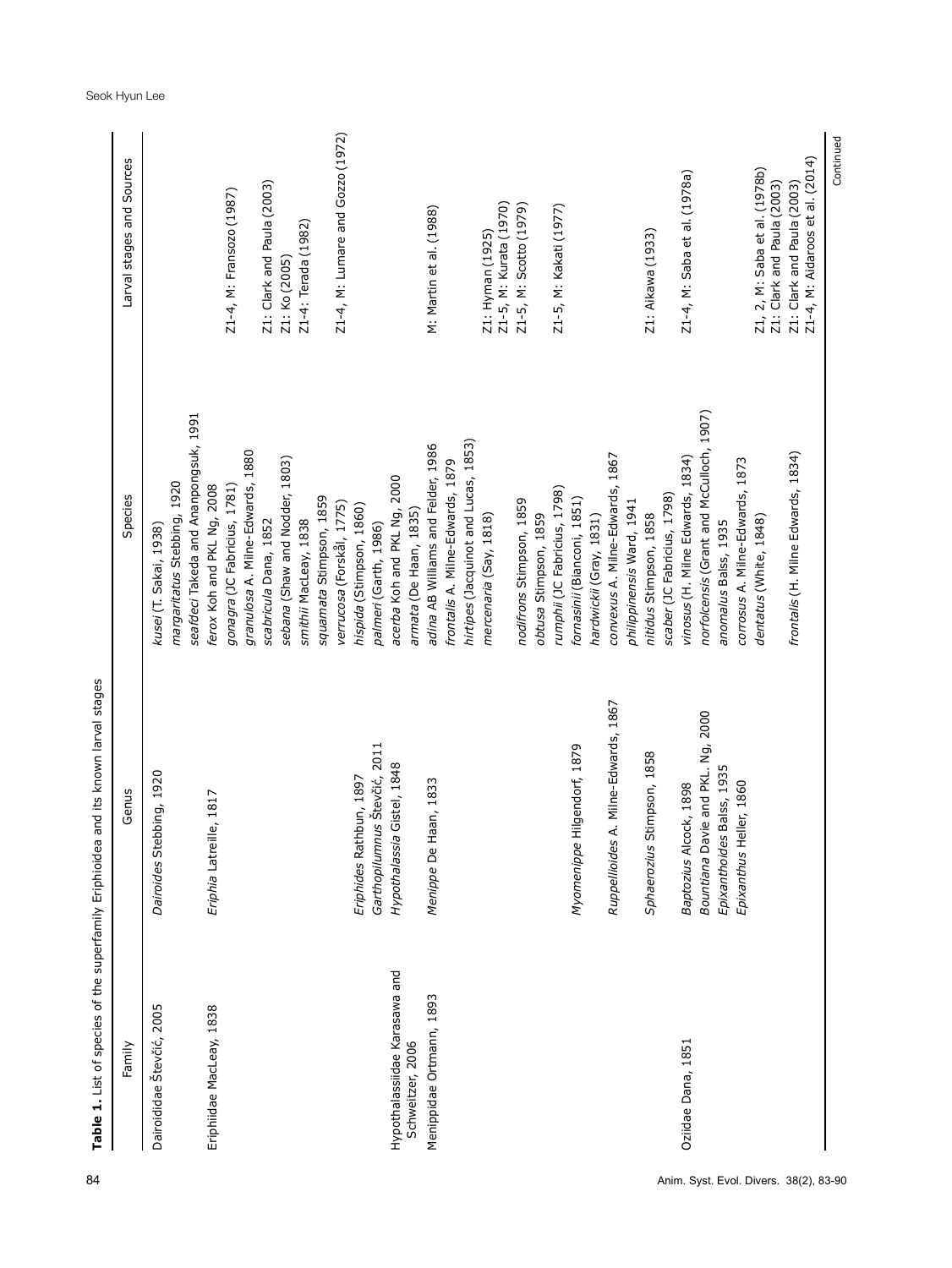| Family                      | Genus                                                                                                                                                                                               | Species                                                                                                                                                                                                                                                                                                                                                                                                 | Larval stages and Sources                                                                       |
|-----------------------------|-----------------------------------------------------------------------------------------------------------------------------------------------------------------------------------------------------|---------------------------------------------------------------------------------------------------------------------------------------------------------------------------------------------------------------------------------------------------------------------------------------------------------------------------------------------------------------------------------------------------------|-------------------------------------------------------------------------------------------------|
| Oziidae Dana, 1851          | Eupilumnus Kossmann, 1877                                                                                                                                                                           | ragaria (SL Yang, Dai and PKL Ng, 1998)<br>actumnoides (A. Milne-Edwards, 1873)<br>africanus (A. Milne-Edwards, 1867)<br>kiiensis (Takeda and Nagai, 1983)<br>tenuidactylos (Lockington, 1877)<br>hellerii A. Milne-Edwards, 1867<br>subcorrosus de Man, 1891<br>laciniatus (T. Sakai, 1980)<br>xantusii (Stimpson, 1860)<br>stridulans (Monod, 1956)<br>globosus (Dana, 1852)<br>calmani (Balss, 1933) |                                                                                                 |
|                             | 1848<br>Lydia Gistel,                                                                                                                                                                               | granulosa (A. Milne-Edwards, 1867)<br>annulipes (H. Milne Edwards, 1834)<br>truncata (Strahl, 1862)<br>tenax (Rüppell, 1830)                                                                                                                                                                                                                                                                            | Z1: Clark and Paula (2003)                                                                      |
|                             | Ozius H. Milne Edwards, 1834                                                                                                                                                                        | reticulatus (Desbonne and Schramm, 1867)<br>guttatus H. Milne Edwards, 1834<br>hawaiiensis Rathbun, 1902<br>granulosus de Man, 1879<br>deplanatus (White, 1847)<br>perlatus Stimpson, 1860<br>lobatus Heller, 1865                                                                                                                                                                                      |                                                                                                 |
|                             |                                                                                                                                                                                                     | tuberculosus H. Milne Edwards, 1834<br>truncatus H. Milne Edwards, 1834<br>verreauxii de Saussure, 1853<br>tricarinatus Rathbun, 1907<br>rugulosus Stimpson, 1858                                                                                                                                                                                                                                       | Z1-4, M: Dittel and Epifanio (1984)<br>Z1-4, M: Kakati and Nayak (1977)<br>Z1-4, M: Wear (1968) |
| Platyxanthidae Guinot, 1977 | A. Milne-Edwards, 1863<br>Homalaspis A. Milne-Edwards, 1863<br>Peloeus Eydoux and Souleyet, 1842<br>Danielethus BP Thoma, PKL Ng and<br>Otmaroxanthus Števčić, 2011<br>Felder, 2012<br>Platyxanthus | orbignyi (H. Milne Edwards and Lucas, 1843)<br>patagonicus (A. Milne-Edwards, 1879)<br>armatus Eydoux and Souleyet, 1842<br>crenulatus (A. Milne-Edwards, 1879)<br>plana (H. Milne Edwards, 1834)<br>balboai (Garth, 1940)                                                                                                                                                                              | Z1-4, M: Iorio and Boschi (1986)<br>Z1-4, M: Menu-Marque (1970)<br>Z1-4, M: Fagetti (1970)      |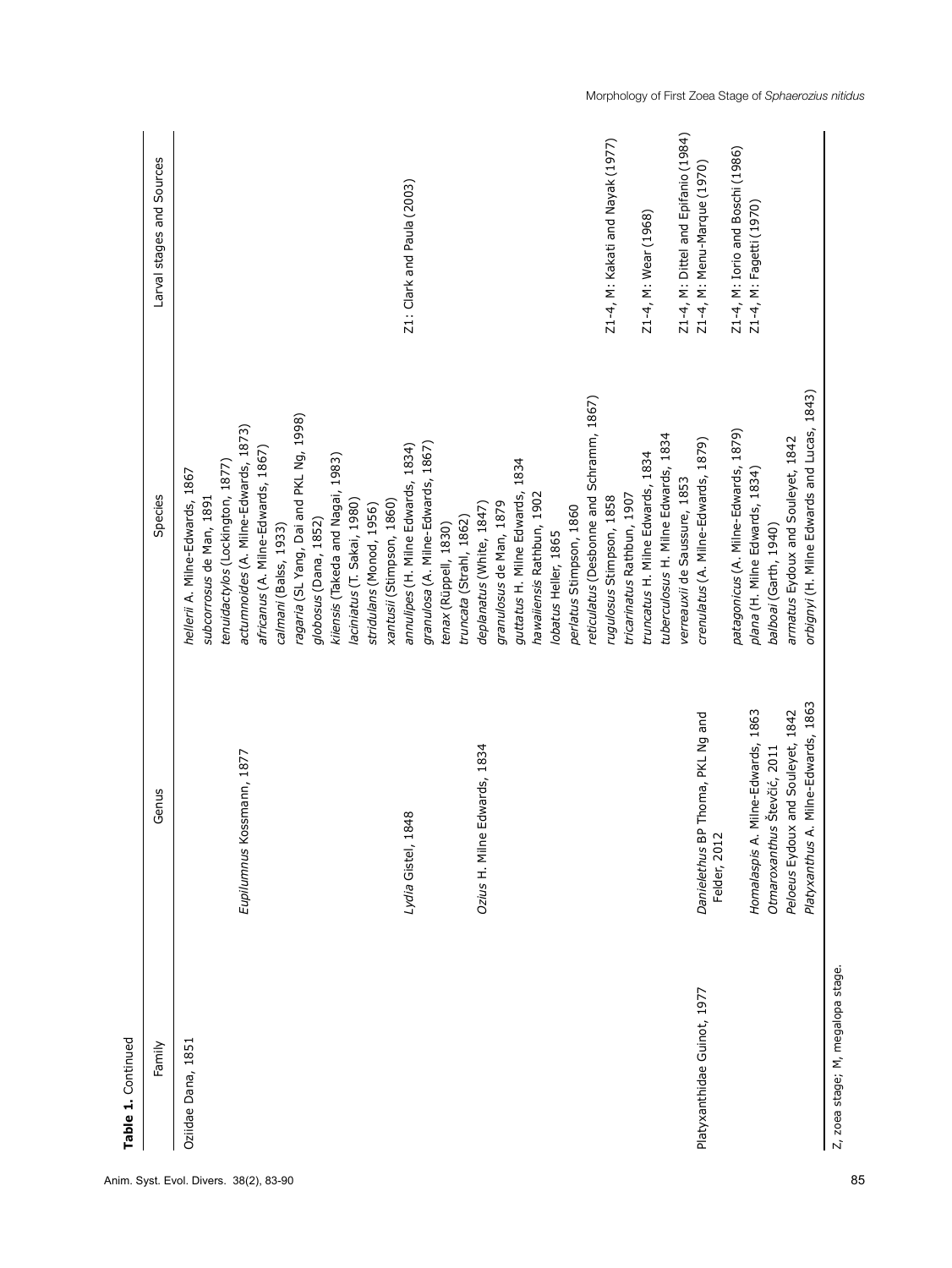# **MATERIALS AND METHODS**

Ovigerous crab of *Sphaerozius nitidus* was collected from intertidal region in Geojedo, Gyeongsangnamdo, Korea on February 19, 2007 and its zoea was hatched in the laboratory on July 3, 2008. The first zoeas were preserved in 95% ethyl alcohol for examination. Digital photos with Leica EZ40 microscope (Wetzlar, Germany) and then processed in Photoshop were taken of living zoeas. Specimens of zoea were dissected using Leitz zoom stereomicroscope and appendages were examined under a Leitz Laborlux S microscope (Wetzlar, Germany). Appendages were mounted in ethylene glycol and drawings were made with the camera lucida. Setal counts on appendages and measurements were based on the mean of 10 specimens. The sequence of the description of zoea follows that of Clark et al., 1998. The long plumose natatory setae of the first and second maxillipeds were drawn truncated. The chromatophore patterns were observed with living zoeas. A micrometer was used for measurements of zoea: CL(carapace length) from the base of the rostral spine to the most posterior carapace margin and RDL (rostral and dorsal spine length) from the tip of rostral carapace spine to the tip of the dorsal carapace spine. Specimens examined and spent female were deposited at Silla University, Korea.

#### **RESULTS**

### *Sphaerozius nitidus* **Stimpson, 1858 (Fig. 1A) First zoea (Figs. 1B, 2)**

Size: CL 0.45±0.05 mm; RDL 1.45±0.05 mm.

Chromatophores(Fig. 1B): Black pigments which occurring behind and between eyes, on dorsal carapace spine medially, on basis of lateral carapace spines dorsally, on basal of basis

of maxillipeds 1, 2 and on posterior margins of somites 1-5; Yellowish green chromatophores on dorsal spine.

Carapace (Figs. 1B, 2A): Dorsal spine longer than CL, approximately same length as rostral spine, almost straight; rostral spine approximately 3 times longer than antennal protopod; lateral spines present, slightly shorter than rostral spine; all spines with blunt tip; 1 pair of posterodorsal setae present; each ventral margin unarmed; eyes sessile.

Antennule (Fig. 2B): Uniramous; endopod absent; exopod with 2 long, stout aesthetascs, 1 shorter, thinner aesthetasc, 2 simple (1 long, 1 shorter) setae, all terminal.

Antenna (Fig. 2C): Biramous; endopod bud absent; protopod 1/3 length of rostral spine, with 2 rows of spinules on distal half; exopod approximately 2/3 length of protopod, with 3 unequal (2 terminal, 1 subterminal) setae.

Mandibles(Fig. 2D): Asymmetrical; right molar with 3 teeth, left molar with 1 tooth, confluent with incisor process; palp absent.

Maxillule (Fig. 2E): Coxal endite with 7 setae; basial endite with 5 setae and 2 teeth; endopod 2-segmented, proximal segment with 1 seta, distal segment with 4 setae; exopod seta and epipod absent.

Maxilla (Fig. 2F): Coxal endite bilobed, with  $5+4$  setae; basial endite bilobed, with  $5+4$  setae; endopod bilobed, with  $3+3$  setae; exopod (scaphognathite) margin with 4 plumose setae, 1 distal process

First maxilliped (Fig. 2G): Basis with 10 setae, arranged  $2+2+3+3$ ; endopod 5-segmented, with 3, 2, 1, 2, 5 (1 subterminal, 4 terminal) setae; exopod 2-segmented, distal segment with 4 long terminal plumose natatory setae.

Second maxilliped (Fig. 2H): Basis with 4 setae arranged  $1+1+1$ ; endopod 3-segmented, with 0, 1, 5 setae; exopod 2-segmented, distal segment with 4 long terminal plumose natatory setae.



**Fig. 1.** Color photos of adult and the first zoeas of *Sphaerozius nitidus*. A, Adult of *S. nitidus*; B, First zoeas of *S. nitidus*.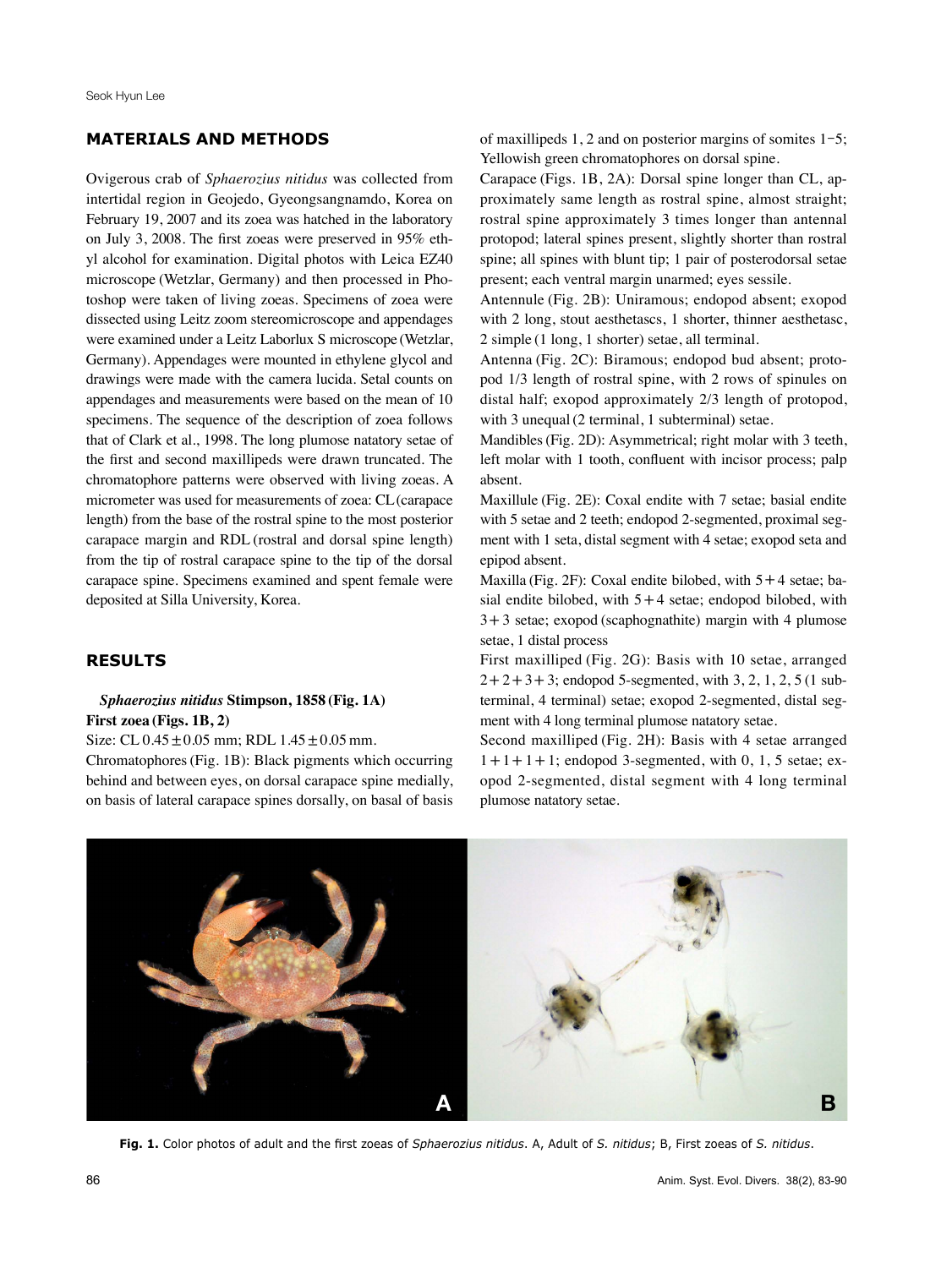

**Fig. 2.** *Sphaerozius nitidus*, first zoea stage. A, Whole animal, lateral view; B, Antennule; C, Antenna, dorsal view; D, Mandibles, dorsal view; E, Maxillule, dorsal view; F, Maxilla, dorsal view; G, First maxilliped, lateral view; H, Second maxilliped, lateral view; I, Abdomen and telson, dorsal view; Iʹ, Fork of telson, dorsal view. Scale bars: A, I=0.3 mm, B-D, Iʹ=0.05 mm, E-H=0.1 mm.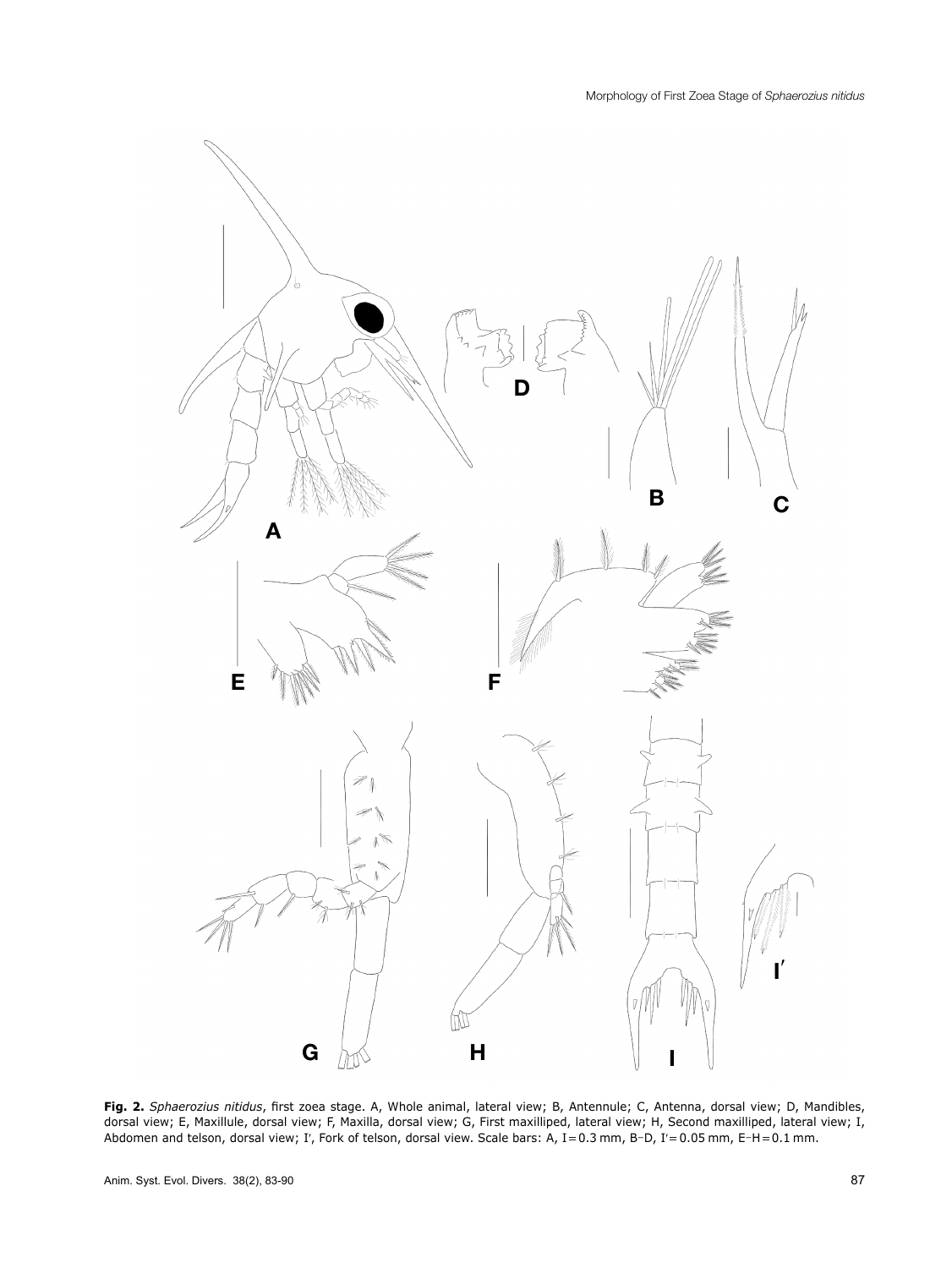|                                 | Eriphiidae<br>Eriphia smithii<br>Terada, 1982           | Menippidae<br>Sphaerozius nitidus     |                                                |
|---------------------------------|---------------------------------------------------------|---------------------------------------|------------------------------------------------|
|                                 |                                                         | Aikawa, 1933                          | Present study                                  |
| Carapace                        |                                                         |                                       |                                                |
| Dorsal, rostral, lateral spines | Long, long, short                                       | Long, long, long                      | Long, long, long                               |
| Antennule                       | 2 aesthetascs, 4 setae                                  | 2 aesthetascs, 2 setae                | 3 aesthetascs, 2 setae                         |
| Antenna                         |                                                         |                                       |                                                |
| Protopod                        | Spinulate                                               | Spinulate                             | Spinulate                                      |
| Exopod                          | 1/2 protopod length,<br>spinulate                       | 1/2 protopod length,<br>not spinulate | 2/3 protopod length,<br>not spinulate          |
|                                 | 4 unequal terminal spines                               | 2 unequal terminal setae              | 3 unequal terminal setae                       |
| Maxillule                       |                                                         |                                       |                                                |
| Coxal endite                    | 7 setae                                                 | 7 setae                               | 7 setae                                        |
| Basial endite                   | 5 setae                                                 | 5 setae                               | 5 setae                                        |
| Endopod                         | 1, $2+4$ setae                                          | $1, 4$ setae                          | 1, 4 setae                                     |
| Maxilla                         |                                                         |                                       |                                                |
| Coxal endite                    | $5+4$ setae                                             | $5+3$ setae                           | $5+3$ setae                                    |
| Basial endite                   | $6+4$ setae                                             | $6+4$ setae                           | $5+4$ setae                                    |
| Endopod                         | $3 + 5$ setae                                           | $3 + 3$ setae                         | $3 + 3$ setae                                  |
| 1st maxilliped                  |                                                         |                                       |                                                |
| <b>Basis</b>                    | 2, 2, 3, 3 setae                                        | 2, 2, 3, 3 setae                      | 2, 2, 3, 3 setae                               |
| Endopod                         | 3, 2, 1, 2, 5 setae                                     | 3, 2, 1, 2, 5 setae                   | 3, 2, 1, 5 setae                               |
| 2nd maxilliped                  |                                                         |                                       |                                                |
| Basis                           | 1, 1, 1, 1 setae                                        | $1, 1, 1, 1$ setae                    | 1, 1, 1, 1 setae                               |
| Endopod                         | 1, 1, 6 setae                                           | 0, 1, 5 setae                         | 0, 1, 5 setae                                  |
| Abdomen                         |                                                         |                                       |                                                |
| Lateral processes               | Somites 2-5                                             | Somites 2, 3                          | Somites 2, 3                                   |
| Telson                          |                                                         |                                       |                                                |
| Fork                            | 1 lateral spine, 1 lateral<br>seta, 1 dorsomedial spine | 1 dorsomedial spine                   | 1 lateral minute spine,<br>1 dorsomedial spine |
|                                 | Not spinulate                                           | Not spinulate                         | Not spinulate                                  |

#### **Table 2.** Comparison of the characteristics of the first zoeas of Eriphioidea from Korea

Abdomen (Fig. 2I): With 5 somites; somite 2 with 1 pair of lateral processes directed anteriorly; somite 3 with 1 pair of lateral processes directed posteriorly; somites 2-5 each with 1 pair of posterodorsal setae, respectively; pleopod absent. Telson (Fig. 2I'): Each fork long, with 1 minute lateral spine, and 1 dorsomedial spine; posterior margin with 3 pairs of se-

#### **DISCUSSION**

The characteristics of the first zoea of *Sphaerozius nitidus* is redescribed in this study. So, zoea descriptions of Eriphioidea are available for two species, *Eriphia smithii*(Eriphiidae) and *S. nitidus*(Menippidae) in Korea.

After careful comparison of the first zoea stage of *S. nitidus* described by Aikawa (1933) with the present material, the author found some differences in three characters (Table 2).

tae.

Aikawa (1933) described that an exopod of antenna has two unequal terminal setae (vs. three unequal setae in this study), a basial endite of the maxilla has  $6+4$  setae (vs.  $5+4$  setae) and fork of telson has one dorsomedial spine (vs. a lateral minute spine and dorsomedial spine). These characteristics are considered as in significant and the above differences probably resulted from their mistakes in detailed examination.

Comparison of zoea can be made for only two species of two families, *E. smithii* (see Terada, 1982) of Eriphiidae and *S. nitidus* (present study) of Menippidae (Table 2). They are significantly different from each other in characters of lateral carapace spine, endopods of the maxillule, the maxilla, and the second maxilliped, and the abdomen. The first zoea of *E. smithii* of Eriphiidae has short lateral carapace spine, endopods of the maxillule and the maxilla with  $1, 2+4$  and  $3+5$ setae, respectively, an endopod of the second maxilliped with 1, 1, 6 setae, and abdominal somites 2-5 each with a pair of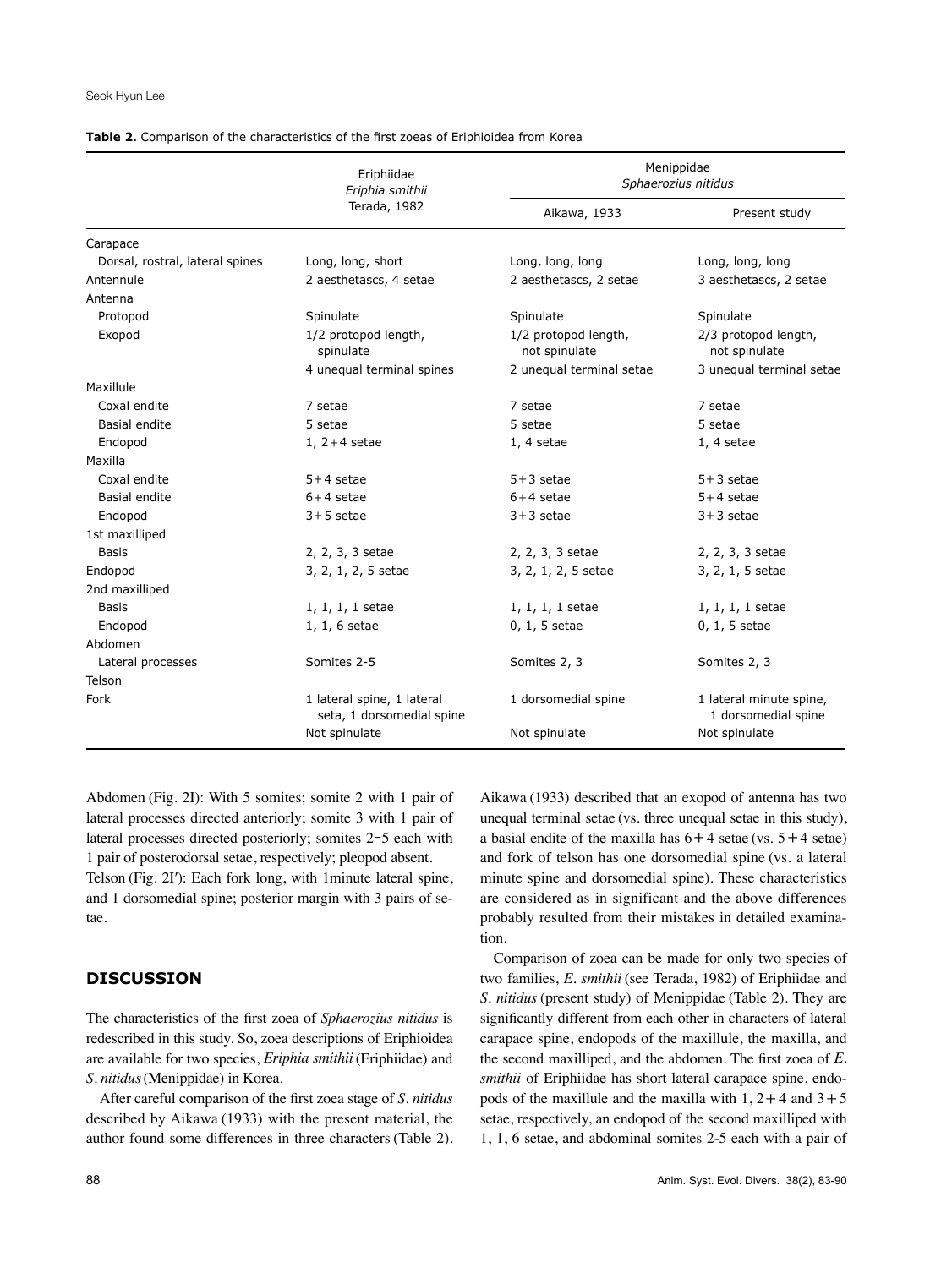lateral processes. These characteristics are similar to those of other pilumnoid and xanthoid zoeas except for abdominal somites. While, the first zoea of *S. nitidus* of Menippidae has long lateral carapace spine, endopods of the maxillule and the maxilla with  $1, 4$  and  $3+3$  setae, respectively, an endopod of the second maxilliped with 0, 1, 5 setae, and abdominal somites 2 and 3 each with a pair of lateral processes. A combination of characteristics of 1, 4 and 3, 3 setae in the endopods of the maxillule and the maxilla is reported for the first time in brachyuran zoeas of Korea and considered a diagnostic one of this species. Thus, the author considers that the Eriphioidea might be heterogeneous because *S. nitidus* is not related to *E. smithii* in characters of lateral carapace spine (long lateral carapace spine in *S. nitidus* vs. short lateral carapace spine in *E. smithii*), endopods of the maxillule (1, 4 setae in *S. nitidus* vs.  $1, 2+4$  setae in *E. smithii*) and the maxilla  $(3+3)$  setae in *S. nitidus* vs. 3+5 setae in *E. smithii*), and the second maxilliped (0, 1, 5 setae in *S. nitidus* vs. 1, 1, 6 setae in *E. smithii*) (Table 2).

# **ORCID**

Seok-Hyun Lee: https://orcid.org/0000-0003-4372-4909

# **CONFLICTS OF INTEREST**

No potential conflict of interest relevant to this article was reported.

# **ACKNOWLEDGMENTS**

This research was supported by grant (2021M00100) from the National Marine Biodiversity Institute of Korea (MA-BIK).

## **REFERENCES**

- Aikawa H, 1933. On larval forms of some Brachyura, paper II; a note on indeterminable zoeas. Records of Oceanographic Work in Japan, 5:124-254.
- Al-Aidaroos AM, Al-Haj AE, Kumar AAJ, 2014. Complete larval development of the Brachyuran crab (*Epixanthus frontalis* H. Milne Edwards, 1834) (Crustacea, Decapoda, Eriphioidea, Oziidae) under laboratory conditions. Zootaxa, 3815:29-50. https://doi.org/10.11646/zootaxa.3815.1.2
- Clark PF, Calazans D, Pohle GW, 1998. Accuracy and standardization of brachyuran larval descriptions. Invertebrate Reproduction and Development, 33:127-144. https://doi.

org/10.1080/07924259.1998.9652627

- Clark PF, Paula J, 2003. Descriptions of ten xanthoidean (Crustacea: Decapoda: Brachyura) first stage zoeas from Inhaca Island, Mozambique. The Raffles Bulletin of Zoology, 51:323-378.
- Cumberlidge N, Hobbs HH, Lodge DM, 2015. Class Malacostraca, Order Decapoda. In: Ecology and general biology: Thorp and Covich's freshwater invertebrates(Eds., Thorp J, Rogers DC). Academic Press, San Diego, CA, pp. 797-847. https://doi.org/10.1016/B978-0-12-385026-3.00032-2
- De Haan W, 1833-1850. Crustacea. In: Fauna Japonica sive Descriptio Animalium, quae in Itinere per Japoniam, Jussu et Auspiciis Superiorum, qui Summum in India Batava Imperium, Tenent, Wuscepto, Annis 1823-1830 Collegit, Notis Observationibus et Adumbrationibus Illustravit (Ed., von Siebold PF). Lugduni-Batavorum, Leiden, pp. 1-243.
- Dittel A, Epifanio CE, 1984. Desarrollo larval de *Ozius verreauxi* (Saussure) Brachyura: Xanthidae en el laboratorio. Revista de Biologia Tropical, 32:171-172 (in Spanish).
- Fagetti E, 1970. Desarrollo larval en el laboratorio de *Homalaspis plana* (Milne-Edwards) (Crustacea Brachyura, Xanthidae). Revista de Biología Marina, 14:29-49.
- Fransozo A, 1987. Desenvolvimento larval de *Eriphia gonagra* (Fabricius, 1781) (Decapoda, Xanthidae), em laboratório. Revista Brasileira de Zoologia, 4:165-179. [https://doi.org/](https://doi.org/10.1590/S0101-81751987000300001) [10.1590/S0101-81751987000300001](https://doi.org/10.1590/S0101-81751987000300001)
- Hultgren KM, Guerao G, Marques FPL, Palero FP, 2009. Assessing the contribution of molecular and larval morphological characters in a combined phylogenetic analysis of the superfamily Majoidea. In: Decapod crustacaen phylogenetics, crustacean issues (Eds., Martin JW, Crandall KA, Felder DL). CRC Press, Boca Raton, FL, 18:437-455.
- Hyman OW, 1925. Studies on the larvae of crabs of the family Xanthidae. Proceedings of the United States National Museum, 67:1-22. https://doi.org/10.5479/si.00963801.67- 2575.1
- Iorio MI, Boschi EE, 1986. Studies on the larval stages of the crab *Platyxanthus patagonicus*, from laboratory rearing and plankton samples. Journal of Aquaculture Tropical, 1:7-24.
- Kakati VS, 1977. Larval development of the crab, *Menippe rumphii*(Fabricus) as observed in the laboratory (Crustacea: Brachyura). In: Proceedings Symposium of Warm Water Planktonic Species. Publishing National Institute of Oceanography, Goa, pp. 634-641.
- Kakati VS, Nayak VN, 1977. Larval development of the xanthid crab, *Ozius rugulosus* Stimpson (Decapoda, Brachyura) under laboratory conditions. Indian Journal of Marine Sciences, 6:26-30.
- Karasawa H, Schweizer CE, 2006. A new classification of the Xanthoidea sensu lato (Crustacea: Decapoda: Brachyura) based on phylogenetic analysis and traditional systematic and evaluation of all fossil Xanthoidea sunsu lato. Contributions to Zoology, 75:23-73. https://doi.org/10.1163/18759866- 0750102002
- Ko HS, 2005. First zoea of *Eriphia sebana* (Crustacea: Decapo-